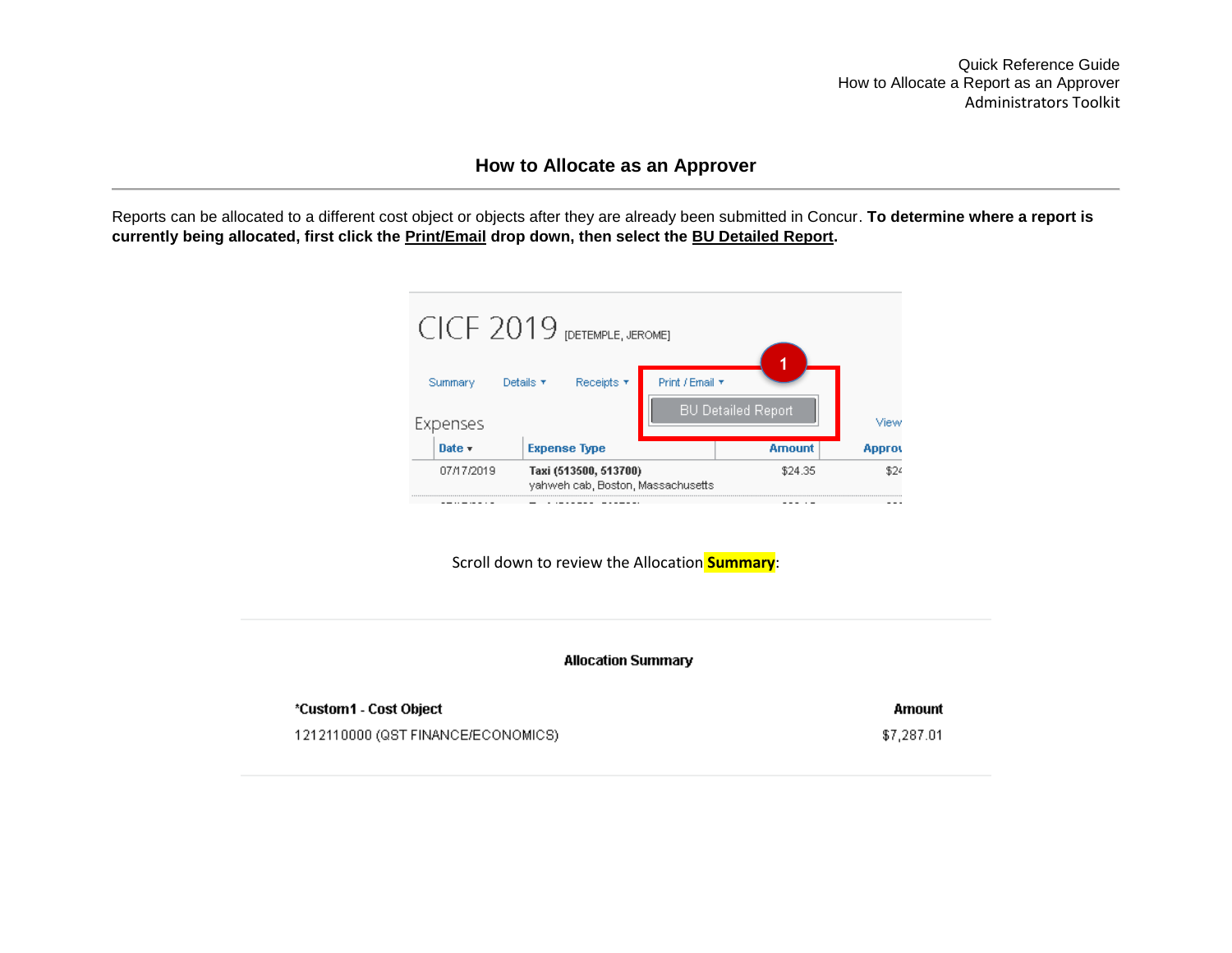|  | After you have reviewed the Allocation summary in the report library, you can determine if the current allocations in a report  |
|--|---------------------------------------------------------------------------------------------------------------------------------|
|  | need to be updated or the report can be approved as is.                                                                         |
|  | If the allocations need to be updated, you can select any single expense from the list of expenses on the left hand side of the |
|  | report, and in the expense detail on the right, click the <b>Allocate</b> button in the bottom right corner.                    |

| $\zeta$ | Expense                                                                                             |                                                                                       |                                                                  |                                                                                |                                           |                               |                            |
|---------|-----------------------------------------------------------------------------------------------------|---------------------------------------------------------------------------------------|------------------------------------------------------------------|--------------------------------------------------------------------------------|-------------------------------------------|-------------------------------|----------------------------|
| ÷       | Expense Type<br>$ \mathord{\sim} $<br>Taxi (513500, 513700)<br>Amount<br>$USD \rightarrow$<br>24.35 | Transaction Date<br>$\boxed{m}$<br>07/17/2019<br>Reviewed<br>$\vert \vee \vert$<br>No | <b>Business Purpose</b><br>APAD 2019<br>Approved Amount<br>24.35 | Enter Vendor Name<br>yahweh cab<br>Personal Expense (do not reimburse) Comment | City of Purchase<br>Boston, Massachusetts | Payment Type<br>Out of Pocket | $\vert \vee \vert$         |
|         |                                                                                                     |                                                                                       |                                                                  |                                                                                |                                           |                               |                            |
|         |                                                                                                     |                                                                                       |                                                                  |                                                                                |                                           |                               |                            |
|         |                                                                                                     |                                                                                       |                                                                  |                                                                                |                                           |                               |                            |
|         |                                                                                                     |                                                                                       |                                                                  |                                                                                |                                           |                               |                            |
|         |                                                                                                     |                                                                                       |                                                                  |                                                                                |                                           | $\overline{2}$                | Attach Receipt<br>Allocate |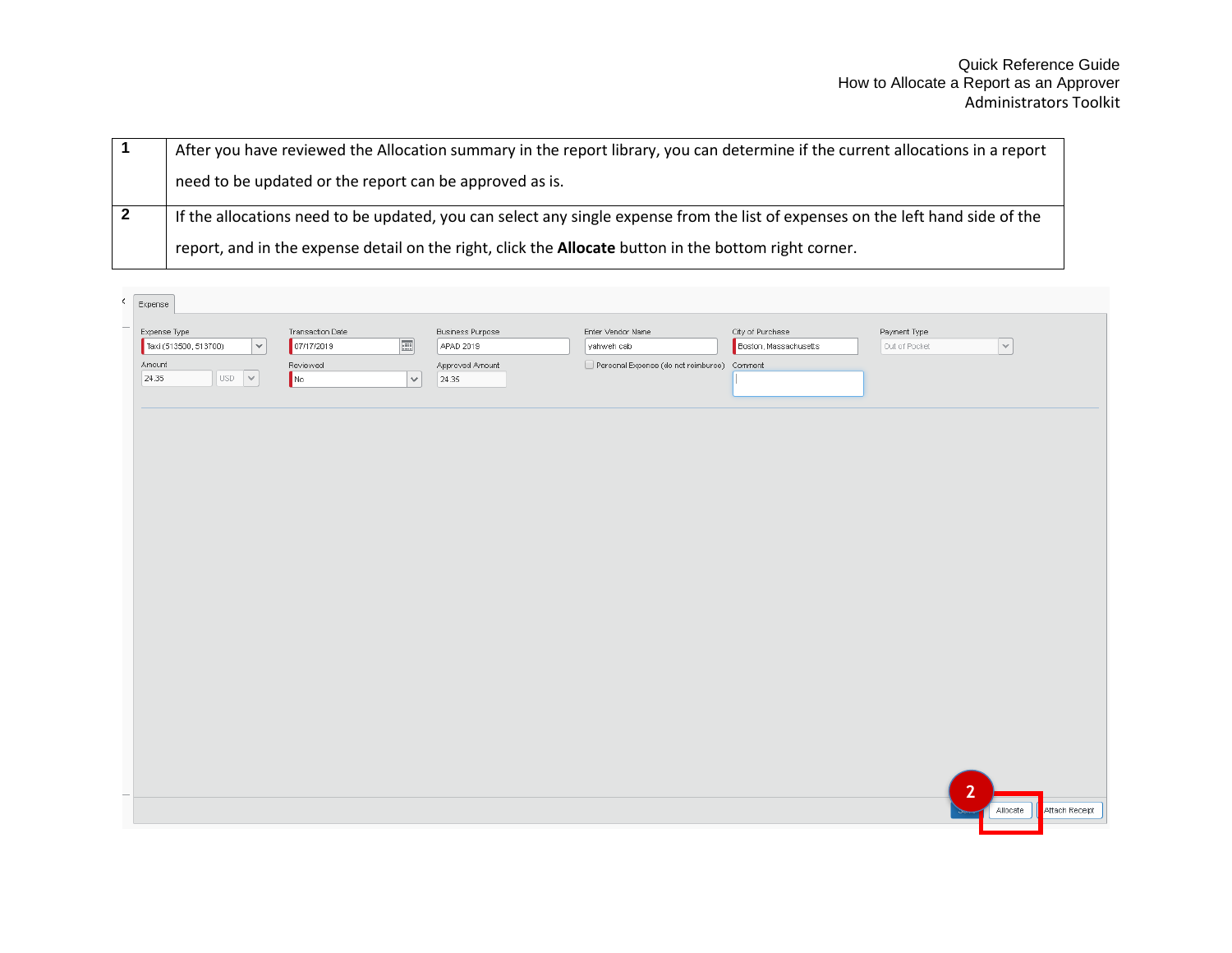| A new window will open where you can enter allocations- initially, only the expense you have selected will be available to allocate. In the    |
|------------------------------------------------------------------------------------------------------------------------------------------------|
| example depicted- the first taxi expense in the list for \$24.35. If you would like to allocate more than that expense, hit the Cancel button. |
| This will return you to the Expense List where you can select which expenses you would like to allocate                                        |

| Allocations for Report: CICF 2019                               |                      |                    |            |                                                                 |  |                                                                 | $\square$ $\times$              |
|-----------------------------------------------------------------|----------------------|--------------------|------------|-----------------------------------------------------------------|--|-----------------------------------------------------------------|---------------------------------|
| Expense List                                                    | Allocations          |                    |            |                                                                 |  | Total: \$24.35 Allocated: \$24.35 (100%) Remaining: \$0.00 (0%) |                                 |
| Allocate Selected Expenses<br>Clear Selections<br>View <b>+</b> | Allocate By: T       | Add New Allocation |            | Delete Selected Allocations Favorites <b>T</b> Add to Favorites |  |                                                                 |                                 |
| Select Group *                                                  | $\Box$<br>Percentage | * Cost Object      | Code       |                                                                 |  |                                                                 |                                 |
| <b>Community</b> Expense T., Group<br>Amount                    | $\Box$<br>100        | (1212110000).      | 1212110000 |                                                                 |  |                                                                 |                                 |
| 07/17/2019 Taxi (51350<br>\$24.35                               |                      |                    |            |                                                                 |  |                                                                 |                                 |
| <u>lm nuunsna laxifoloon:"</u><br>KRW 30,800                    |                      |                    |            |                                                                 |  |                                                                 |                                 |
| 07/17/2019 Accommod<br>\$498.85<br>KRW 587,651                  |                      |                    |            |                                                                 |  |                                                                 |                                 |
| 07/16/2019 Individual M<br>\$21.21<br>KRW 25,000                |                      |                    |            |                                                                 |  |                                                                 |                                 |
| 07/13/2019 Taxi (51350<br>\$42.48<br>KRW 50,000                 |                      |                    |            |                                                                 |  |                                                                 |                                 |
| 07/13/2019 Taxi (51350<br>\$30.68<br>CNY 211.00                 |                      |                    |            |                                                                 |  |                                                                 |                                 |
| 07/13/2019 Accommod<br>\$494.46<br>CNY 3,400.04                 |                      |                    |            |                                                                 |  |                                                                 |                                 |
| 05/20/2019<br>Airfare (51<br>\$6,059.83                         |                      |                    |            |                                                                 |  |                                                                 |                                 |
| 05/20/2019    Taxi (51350<br>\$89.00                            |                      |                    |            |                                                                 |  |                                                                 |                                 |
|                                                                 |                      |                    |            |                                                                 |  |                                                                 | $\overline{\mathbf{3}}$<br>Save |
|                                                                 |                      |                    |            |                                                                 |  |                                                                 | Cancel                          |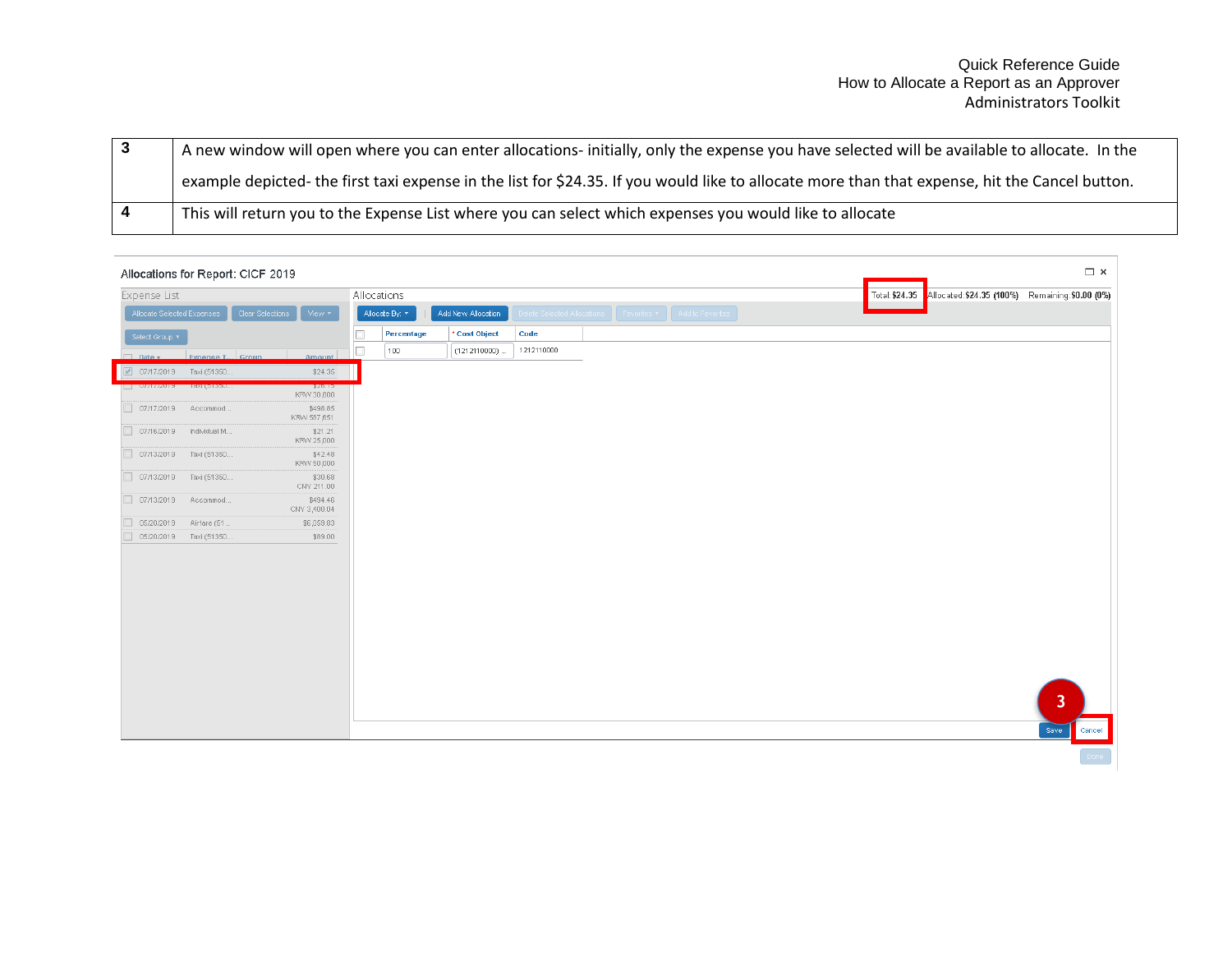|   | Expense List               |              |                         |                          |
|---|----------------------------|--------------|-------------------------|--------------------------|
|   | Allocate Selected Expenses |              | <b>Clear Selections</b> | View <b>T</b>            |
|   | Select Group *             |              |                         |                          |
|   | Date $\star$               | Expense T    | Group                   | <b>Amount</b>            |
| ✔ | 07/17/2019                 | Taxi (51350  |                         | \$24.35                  |
|   | 07/17/2019                 | Taxi (51350  |                         | \$26.15<br>KRW 30,800    |
|   | 07/17/2019                 | Accommod     |                         | \$498.85<br>KRW 587,651  |
|   | 07/16/2019                 | Individual M |                         | \$21.21<br>KRW 25,000    |
|   | 07/13/2019                 | Taxi (51350  |                         | \$42.48<br>KRW 50,000    |
|   | 07/13/2019                 | Taxi (51350  |                         | \$30.68<br>CNY 211.00    |
|   | 07/13/2019                 | Accommod     |                         | \$494.46<br>CNY 3,400.04 |
|   | 05/20/2019                 | Airfare (51  |                         | \$6,059.83               |
|   | 05/20/2019                 | Taxi (51350  |                         | \$89.00                  |

**5** From there, you can select all expenses within the report in order to allocate them by selecting the box next to the **Date** drop down. (*Toggling the Date drop down will also sort your expenses in Ascending or Descending chronological order*) Click **Allocate Selected Expenses**. **6 b** Or, after sorting your expenses by Date, you can select only certain expenses at a time. A good example of a reason for doing this may be if a Faculty member goes on a research trip, but then has a dinner with a seminar speaker or recruitment dinner- etc- something that the department would be responsible for paying for. If the report was already allocated to the department, you would simply update the rest of the expenses to be charged to his or her research account. Click **Allocate Selected Expenses**.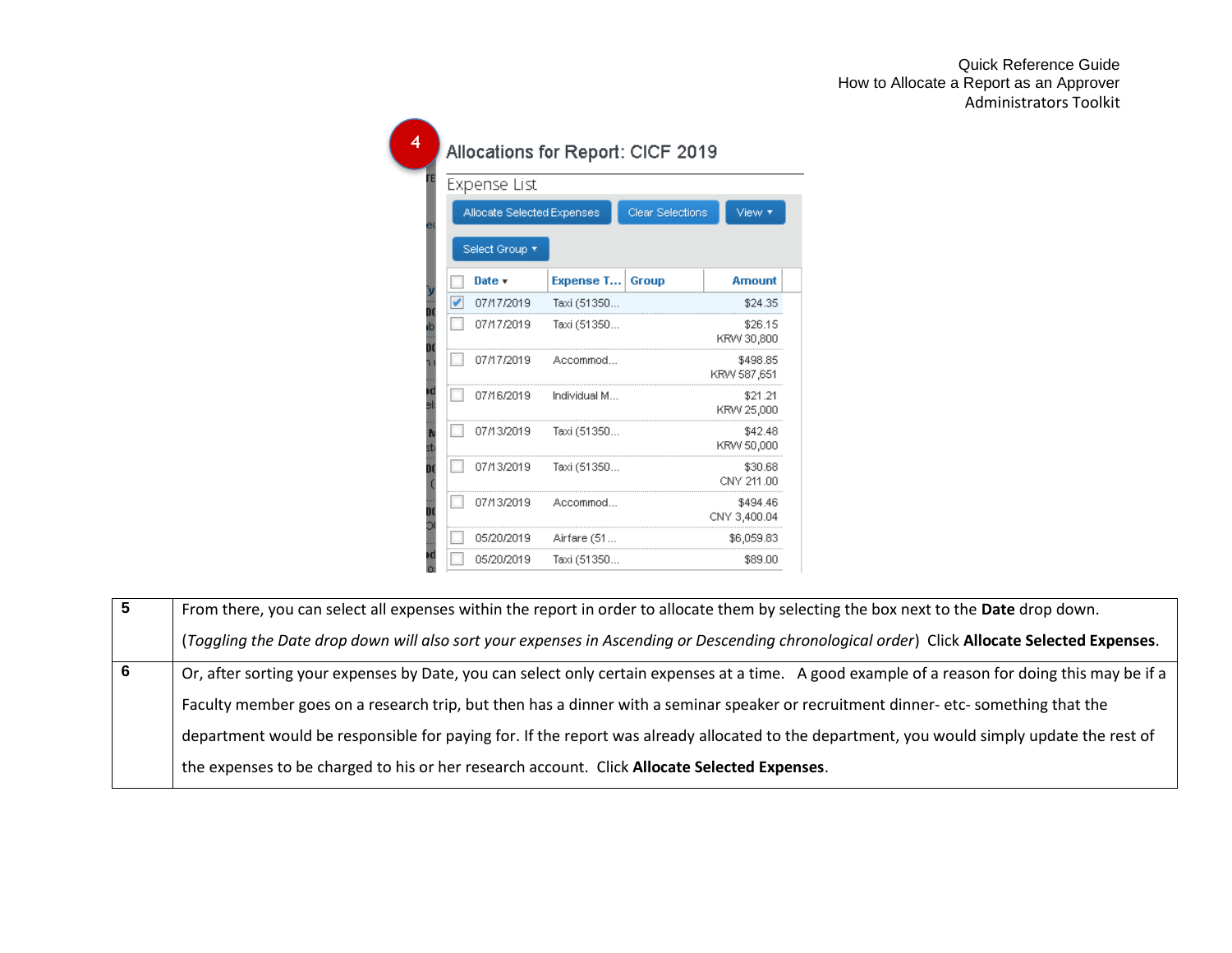View **T** 

**Amount** 

\$6,059.83

\$89.00

\$42.48

|   | Expense List               |              |                  |                          | 6 |                            | Expense List   |                  |  |
|---|----------------------------|--------------|------------------|--------------------------|---|----------------------------|----------------|------------------|--|
|   | Allocate Selected Expenses |              | Clear Selections | View <b>T</b>            |   | Allocate Selected Expenses |                |                  |  |
|   | Select Group *             |              |                  |                          |   |                            | Select Group * |                  |  |
|   | Date v                     | Expense T    | Group            | <b>Amount</b>            |   |                            | Date $\pm$     | <b>Expense T</b> |  |
|   | 07/17/2019                 | Taxi (51350  |                  | \$24.35                  |   |                            | 05/20/2019     | Airfare (51      |  |
|   | 07/17/2019                 | Taxi (51350  |                  | \$26.15                  |   | V                          | 05/20/2019     | Taxi (51350      |  |
|   |                            |              |                  | KRW 30,800               |   | V                          | 07/13/2019     | Taxi (51350      |  |
| ✔ | 07/17/2019                 | Accommod     |                  | \$498.85<br>KRW 587,651  |   |                            |                |                  |  |
|   | 07/16/2019                 | Individual M |                  | \$21.21                  |   | V                          | 07/13/2019     | Taxi (51350      |  |
|   |                            |              |                  | KRW 25,000               |   |                            | 07/13/2019     | Accommod         |  |
| v | 07/13/2019                 | Taxi (51350  |                  | \$42.48                  |   |                            |                |                  |  |
|   |                            |              |                  | KRW 50,000               |   |                            | 07/16/2019     | Individual M     |  |
| ✔ | 07/13/2019                 | Taxi (51350  |                  | \$30.68<br>CNY 211.00    |   |                            |                |                  |  |
|   |                            |              |                  |                          |   |                            | 07/17/2019     | Taxi (51350      |  |
|   | 07/13/2019                 | Accommod     |                  | \$494.46<br>CNY 3,400.04 |   |                            | 07/17/2019     | Taxi (51350      |  |
|   | 05/20/2019                 | Airfare (51  |                  | \$6,059.83               |   |                            | 07/17/2019     | Accommod         |  |
|   | 05/20/2019                 | Taxi (51350  |                  | \$89.00                  |   |                            |                |                  |  |

Allocations for Report: CICF 2019

# Allocations for Report: CICF 2019

Clear Selections

Group

|                         | $\sqrt{07/17/2019}$ | Accommod     | \$498.85                                                                                                                                                                                                                                                                           |   |            |              | KRW 50,000               |  |
|-------------------------|---------------------|--------------|------------------------------------------------------------------------------------------------------------------------------------------------------------------------------------------------------------------------------------------------------------------------------------|---|------------|--------------|--------------------------|--|
|                         | $\sqrt{07/16/2019}$ | Individual M | KRW 587,651<br>\$21.21                                                                                                                                                                                                                                                             | V | 07/13/2019 | Taxi (51350  | \$30.68<br>CNY 211.00    |  |
|                         | $\sqrt{07/13/2019}$ |              | KRW 25,000<br>\$42.48                                                                                                                                                                                                                                                              |   | 07/13/2019 | Accommod     | \$494.46<br>CNY 3,400.04 |  |
|                         |                     | Taxi (51350  | KRW 50,000                                                                                                                                                                                                                                                                         |   | 07/16/2019 | Individual M | \$21.21                  |  |
|                         | $\sqrt{07/13/2019}$ | Taxi (51350  | \$30.68                                                                                                                                                                                                                                                                            |   |            |              | KRW 25,000               |  |
|                         |                     |              | CNY 211.00                                                                                                                                                                                                                                                                         |   | 07/17/2019 | Taxi (51350  | \$24.35                  |  |
|                         | $\sqrt{07/13/2019}$ | Accommod     | \$494.46<br>CNY 3,400.04                                                                                                                                                                                                                                                           |   | 07/17/2019 | Taxi (51350  | \$26.15<br>KRW 30,800    |  |
| $\checkmark$            | 05/20/2019          | Airfare (51  | \$6,059.83                                                                                                                                                                                                                                                                         |   | 07/17/2019 | Accommod     | \$498.85                 |  |
| $\checkmark$            | 05/20/2019          | Taxi (51350  | \$89.00                                                                                                                                                                                                                                                                            |   |            |              | KRW 587,651              |  |
| $\overline{7}$          |                     |              | Select the <b>Allocate By</b> drop down to allocate by Percentage or Amount                                                                                                                                                                                                        |   |            |              |                          |  |
| $\overline{\mathbf{8}}$ |                     |              | In the Cost Object field, simply click into the field and begin typing in the cost object you would like to use. If using an Internal Order (<br>9 account) remember to put two leading 0's before the 9. You can adjust the percentage distribution between the two cost objects, |   |            |              |                          |  |
|                         |                     |              | or hit Add New Cost Object $-$ and divide the expense across multiple cost objects.                                                                                                                                                                                                |   |            |              |                          |  |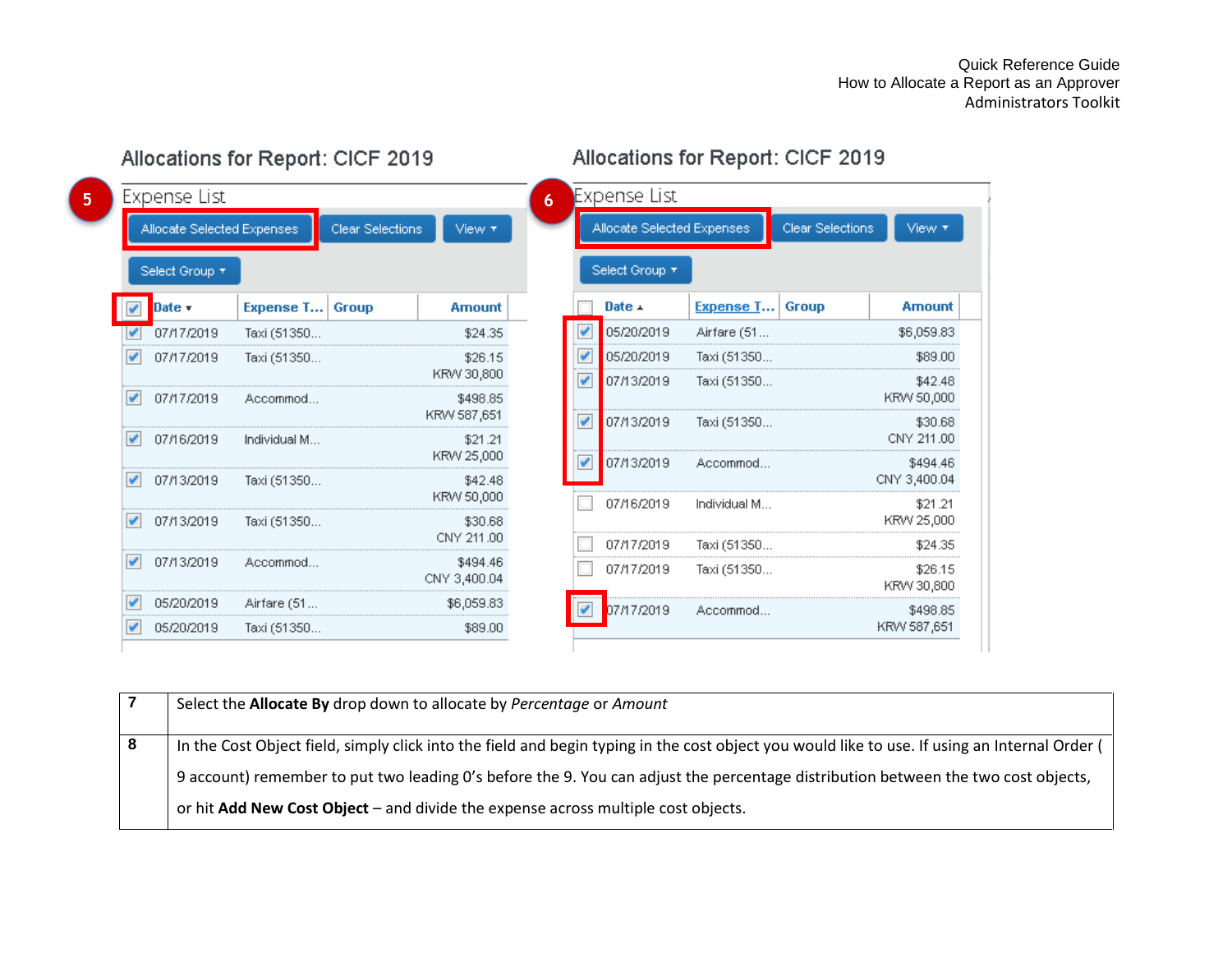

# Allocations for Report: CICF 2019

|            | Expense List               |                 |                  |                       |              | Allocations    |                                         |                             |             |             |
|------------|----------------------------|-----------------|------------------|-----------------------|--------------|----------------|-----------------------------------------|-----------------------------|-------------|-------------|
|            | Allocate Selected Expenses |                 | Clear Selections | View <b>T</b>         |              | Allocate By: T | Add New Allocation                      | Delete Selected Allocations | Favorites ▼ | Add to Favo |
|            | Select Group ▼             |                 |                  |                       |              | Percentage     | * Cost Object                           | Code                        |             |             |
| $\sqrt{2}$ | Date $\perp$               | Expense T Group |                  | Amount                |              | 50             | $(1212110000)$                          | 8                           |             |             |
| $\sqrt{2}$ | 05/20/2019                 | Airfare (51 1   |                  | \$6,059.83            | $\checkmark$ | 50             | QST FINANCE/ECC                         | 1212110000                  |             |             |
|            | $\sqrt{6}$ 05/20/2019      | Taxi (51350 1   |                  | \$89.00               |              |                | Type to search by:                      |                             |             |             |
|            | $\sqrt{07/13/2019}$        | Taxi (51350 1   |                  | \$42.48<br>KRW 50,000 |              |                | Text $\bullet$ Code $\circ$ Either<br>0 |                             |             |             |
|            | $\sqrt{07/13/2019}$        | Taxi (51350 1   |                  | \$30.68<br>CNY 211.00 |              |                | (Code) Text<br>Ю                        |                             |             |             |
| $\sqrt{2}$ | 07/13/2019                 | Accommod 1      |                  | \$494.46              |              |                |                                         |                             |             |             |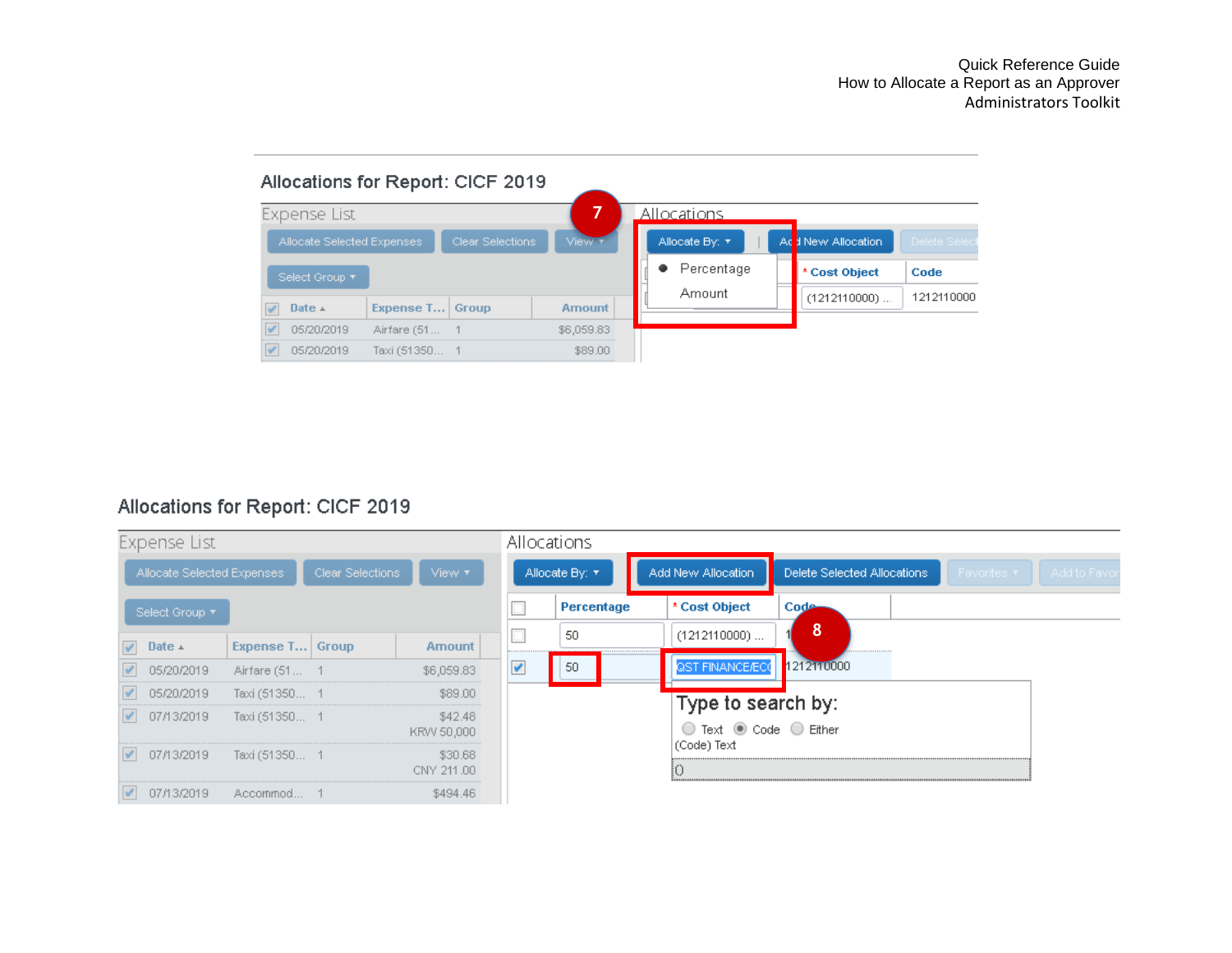| 9  | Or, you can Allocate by Amount - for example if a department has agreed to contribute a set amount of money towards<br>a particular program or event. |
|----|-------------------------------------------------------------------------------------------------------------------------------------------------------|
|    | When switching from allocating by percentage to allocating by amount, enter in the entire dollar amount allocations for                               |
|    | each, or at least one of the desired cost objects (10a); the tool may add in an extra allocation line when an allocation is                           |
| 10 | adjusted. To correct this, simply select the extra line with the \$0 value and click Delete Selected Allocations (10b) - the                          |
|    | widget will automatically recalculate with the correct value. (10c)                                                                                   |

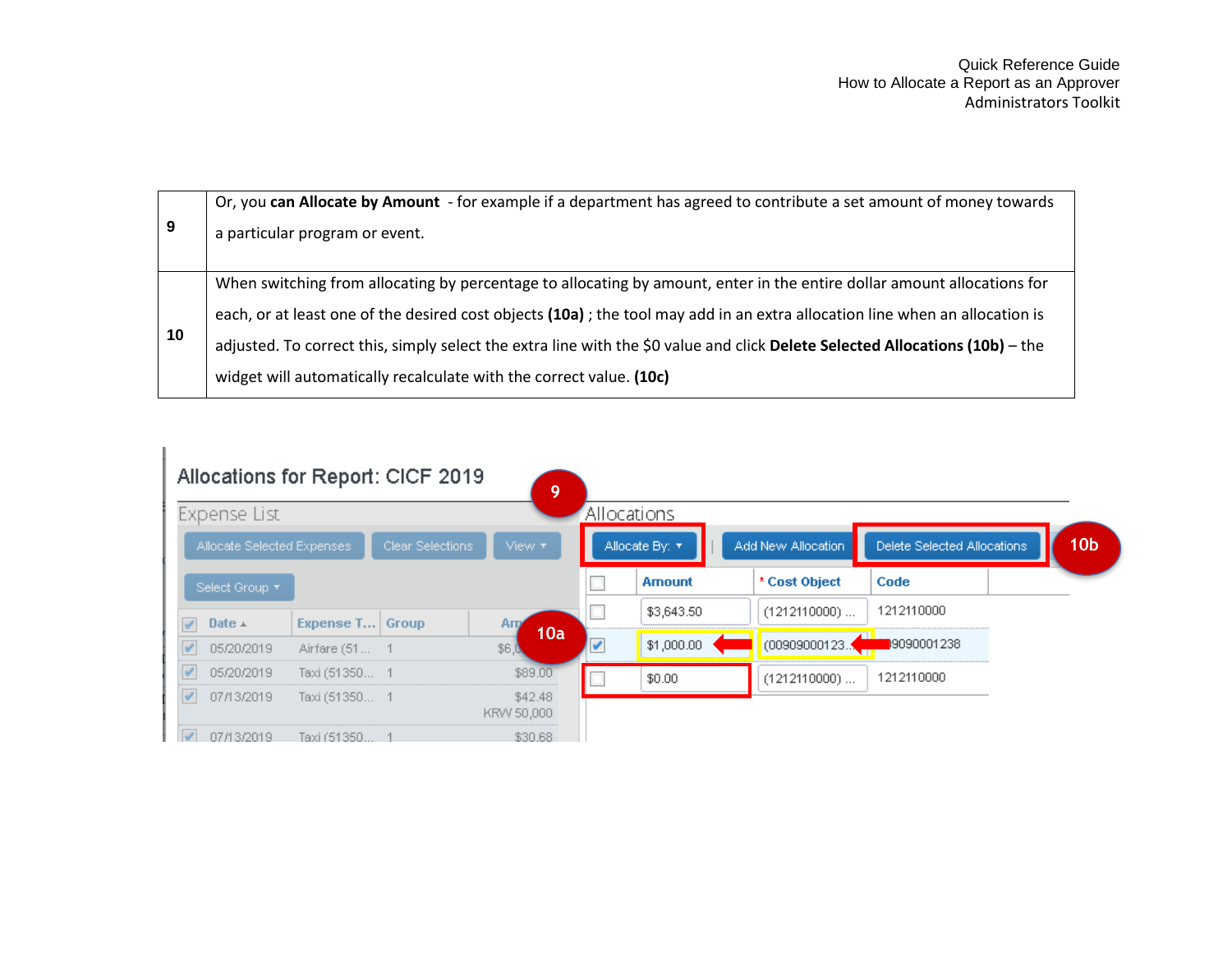

| -11 | Once done, hit the Save button, then the Done button to close out of the Allocations window.                                           |
|-----|----------------------------------------------------------------------------------------------------------------------------------------|
| 12  | Back in the expense report, the expenses you have allocated should have a small icon similar to a Pie chart that appears next to them, |
|     | indicating they have been allocated.                                                                                                   |
| 13  | You can select the Details drop down, then Audit trail, to check your work                                                             |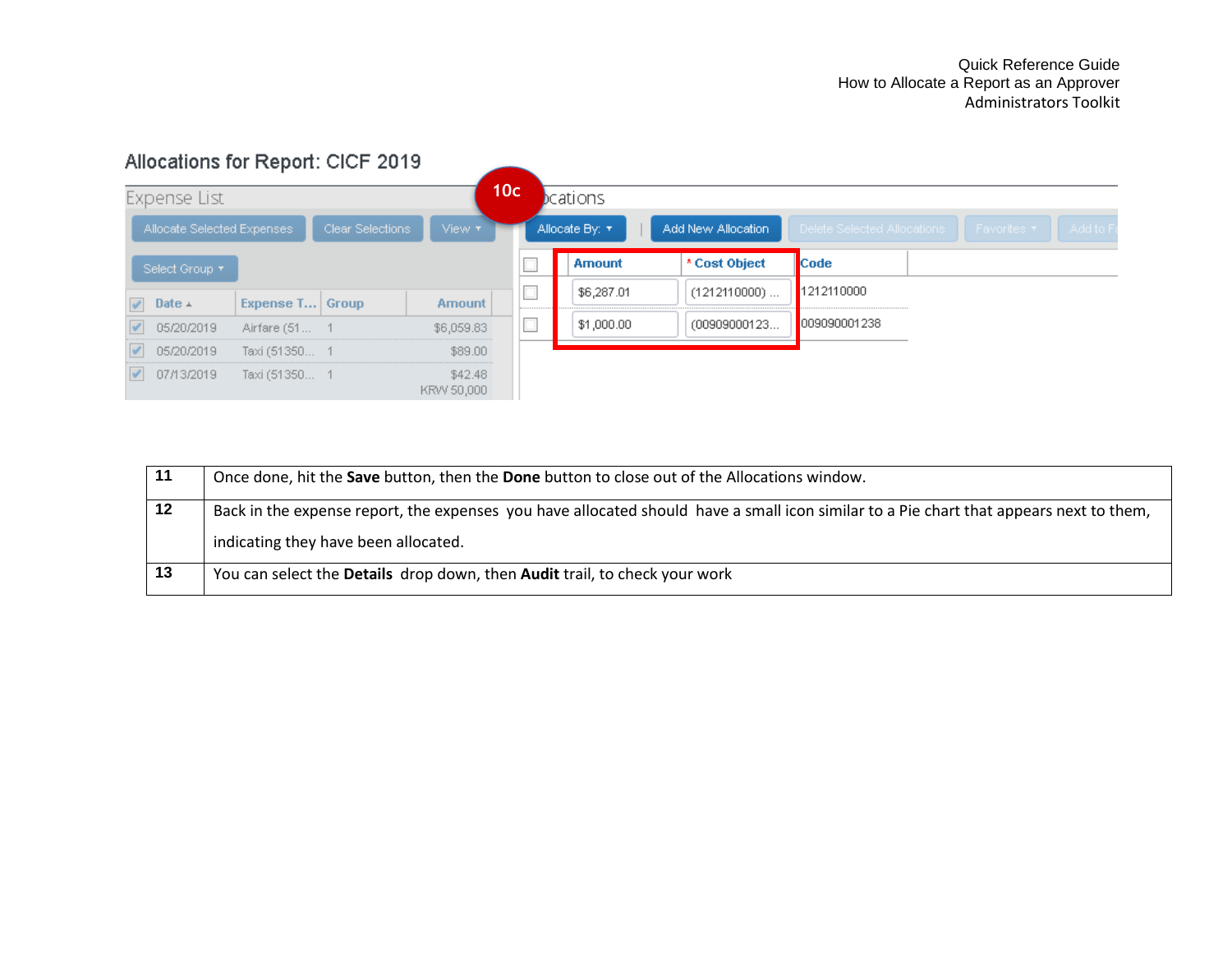